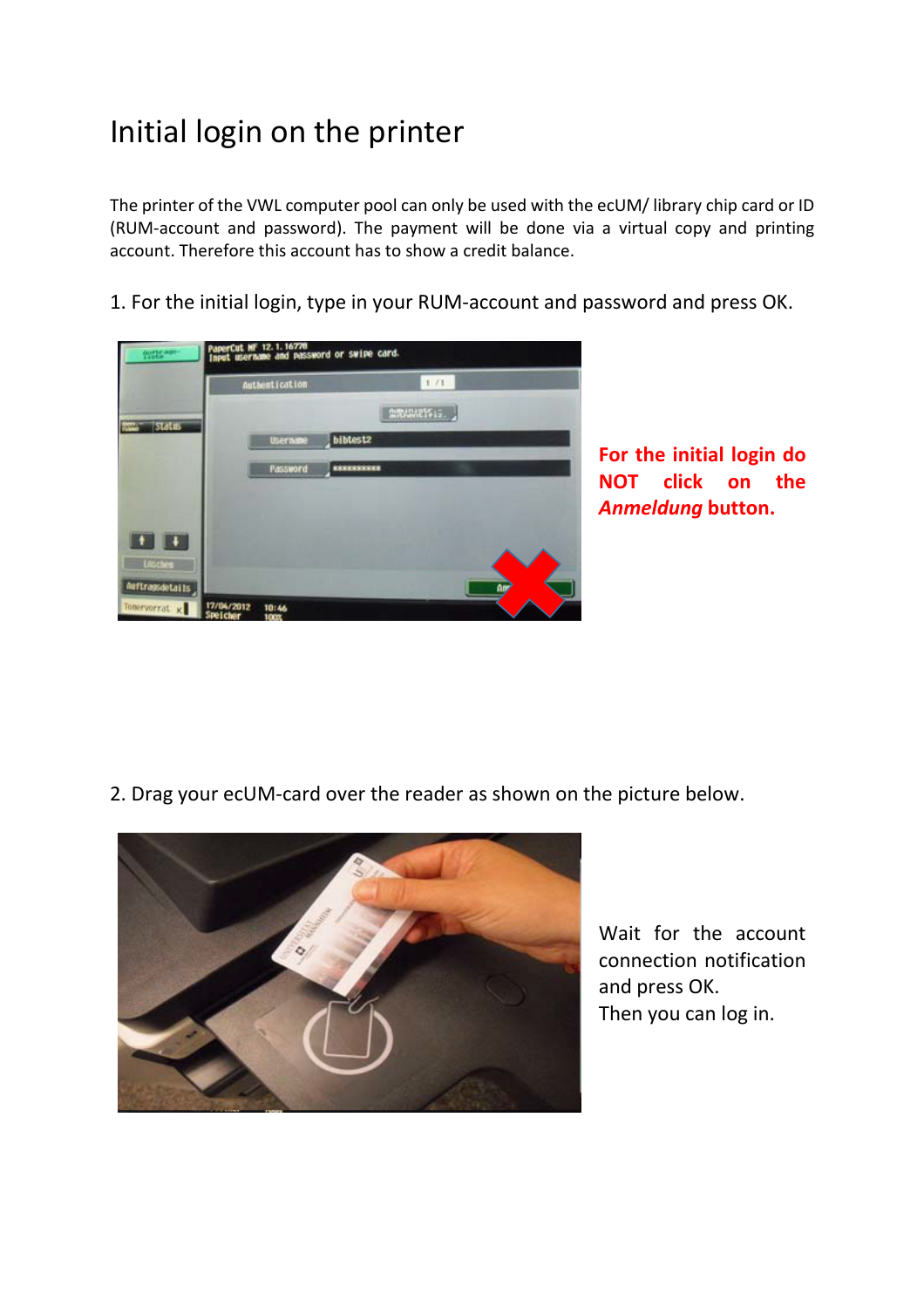This account profile will appear at each login.



It shows you your credit balance and the print jobs that are pending release.

From now on if you want to use the printer in the VWL computer pool you just have to swipe your ecUM/ library card over the card reader. Alternatively you can also log in without your card by only pressing the Anmeldung button and typing in your RUM-account and password. To log off press the *Code* button on the device and the *Abmelden* button on the display.

## **Copying and printing**

Just drag your ecUM/ library card over the card reader and that's it… Please do not leave your card on the card reader!

In case you have forgotten your ecUM/ library card: Press the *Anmeldung* button and sign in with your ID (RUM-account and password). To release your print jobs (2 cents per page) you have to press the Start button.

Via the Release button you can access your personal print jobs and select among them. To print the selected print jobs you have to press the Start button. The payment will be done via your virtual copy and printing account (2 cents per page), which therefore must have credit balance.